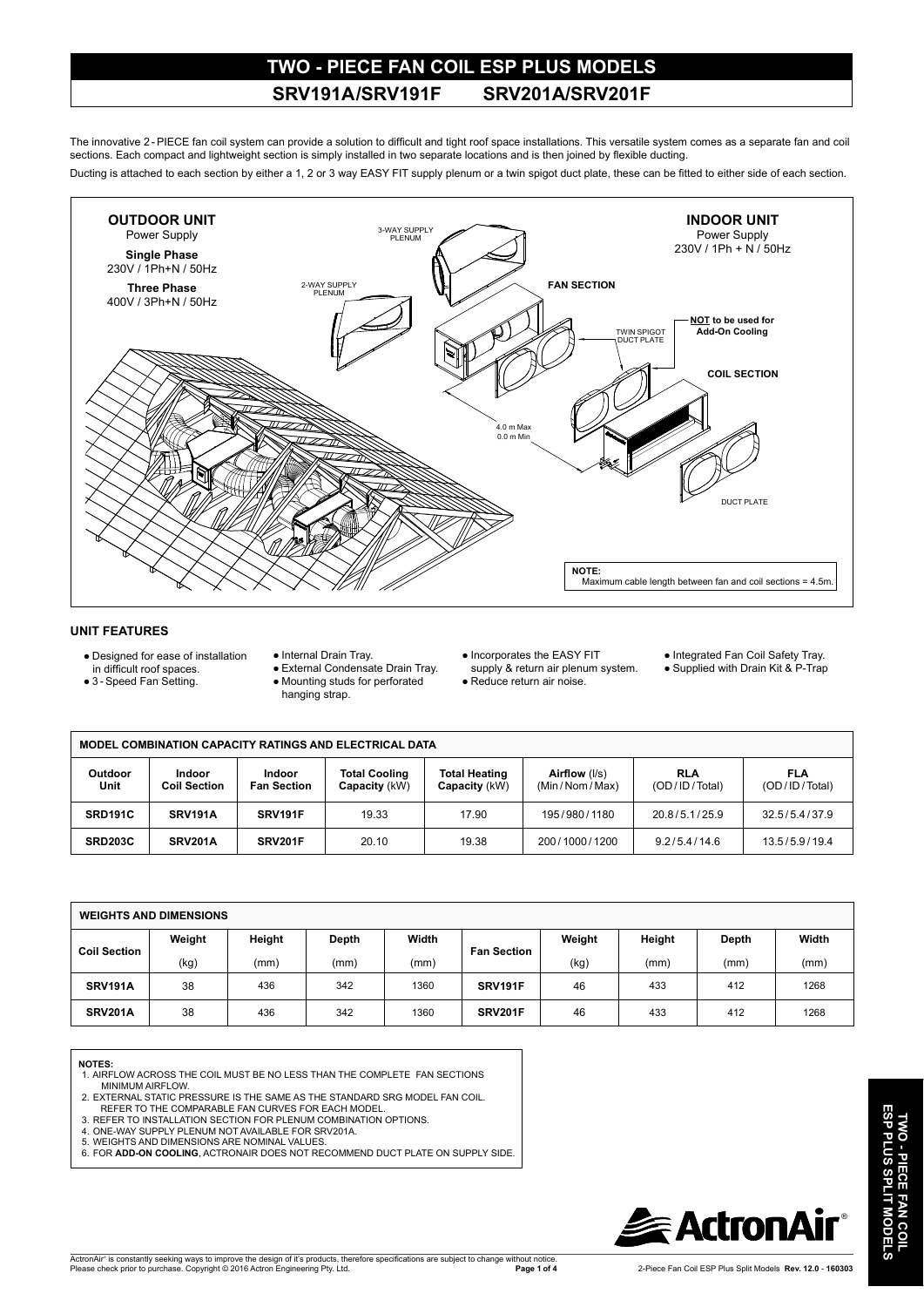## **UNIT DIMENSIONS**

## **SRV 191A - SRV201A**



TWO - PIECE FAN COIL<br>ESP PLUS SPLIT MODELS **ESP PLUS SPLIT MODELS TWO - PIECE FAN COIL**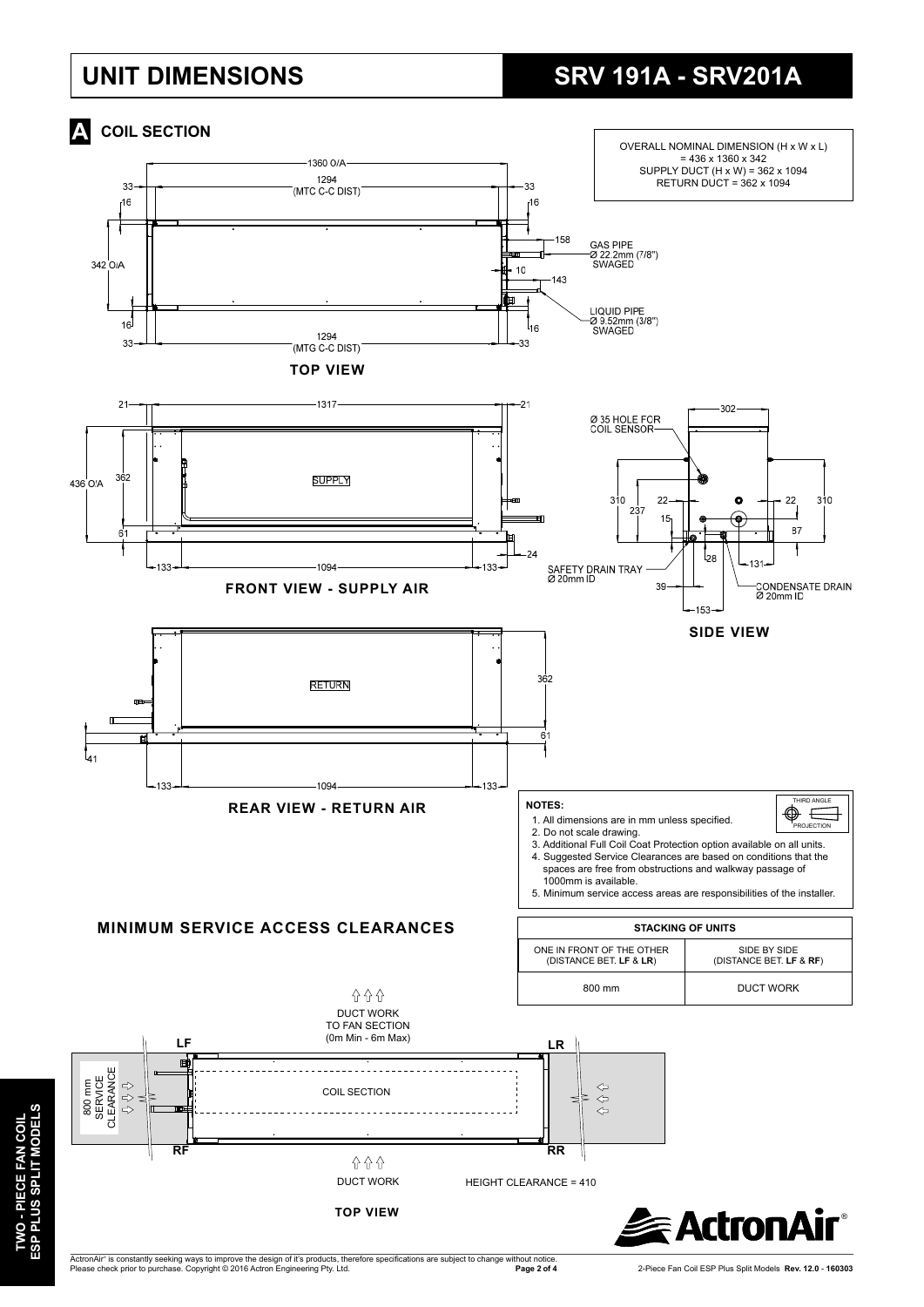## **UNIT DIMENSIONS**

## **SRV 191F - SRV201F**



HEIGHT CLEARANCE = 410

**RR**

## TWO - PIECE FAN COIL<br>ESP PLUS SPLIT MODELS **ESP PLUS SPLIT MODELS TWO - PIECE FAN COIL**

®**R**

**TOP VIEW**

DUCT WORK FROM COIL SECTION (0m Min - 6m Max)

**A** A A

**RF**

**Page 3 of 4** 2-Piece Fan Coil ESP Plus Split Models**Rev. 12.0** - **160303** 

 **E** ActronA